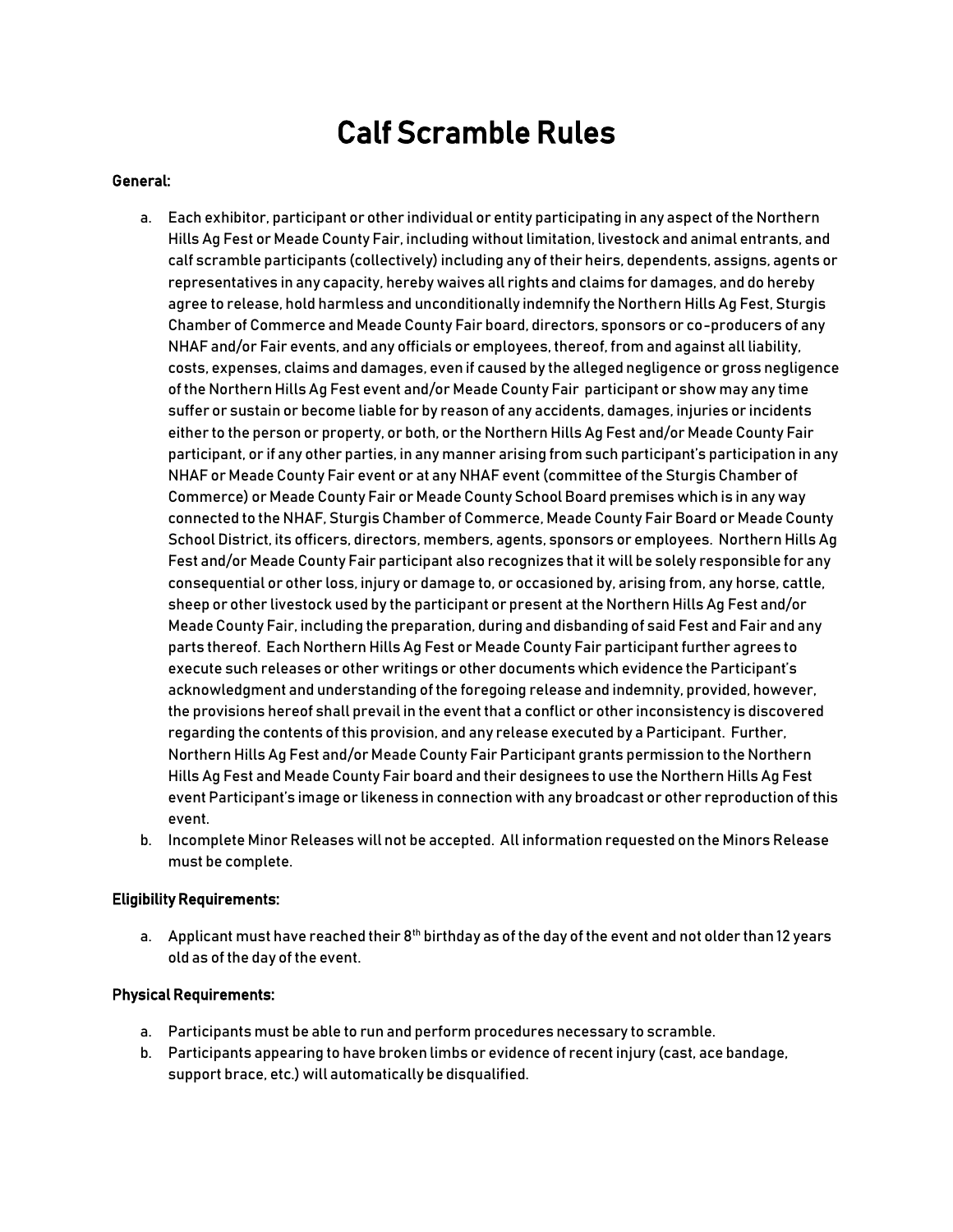### Arena Rules:

- a. Youth will be divided into 2 age divisions. One division will be ages 8-9 and the other age division will be ages 10-12. Age divisions are subject to change based on the participant age distribution.
- b. Participants and calves will be placed in the arena as directed by the arena director.
- c. The Calf Scramble will be refereed by an appointed group of referees.
- d. Participants will not take tools or equipment into the arena.
- e. 10 calves will be released into the arena. Each participant will attempt to pull a ribbon off of the tail of the calves released into the arena. The first 3 participants that succeed in pulling a ribbon off of the tail and also carrying the ribbon across the designated finish line will then be declared a winner when indicated by the referees.
- f. Participants will be awarded prizes based off of their order of completion. The first 4 to pull the ribbon off of the tail and carry it across the designated finish line will win.
- g. Participants will not be allowed to pull on the tail of the calf.
- h. Undue roughness will not be tolerated by the referees. Poor sportsmanship automatically disqualifies any participant.
- i. Participants must wear long blue denim jeans and appropriate closed toe shoes.
- j. Shoes with any type of metal cleats will not be allowed.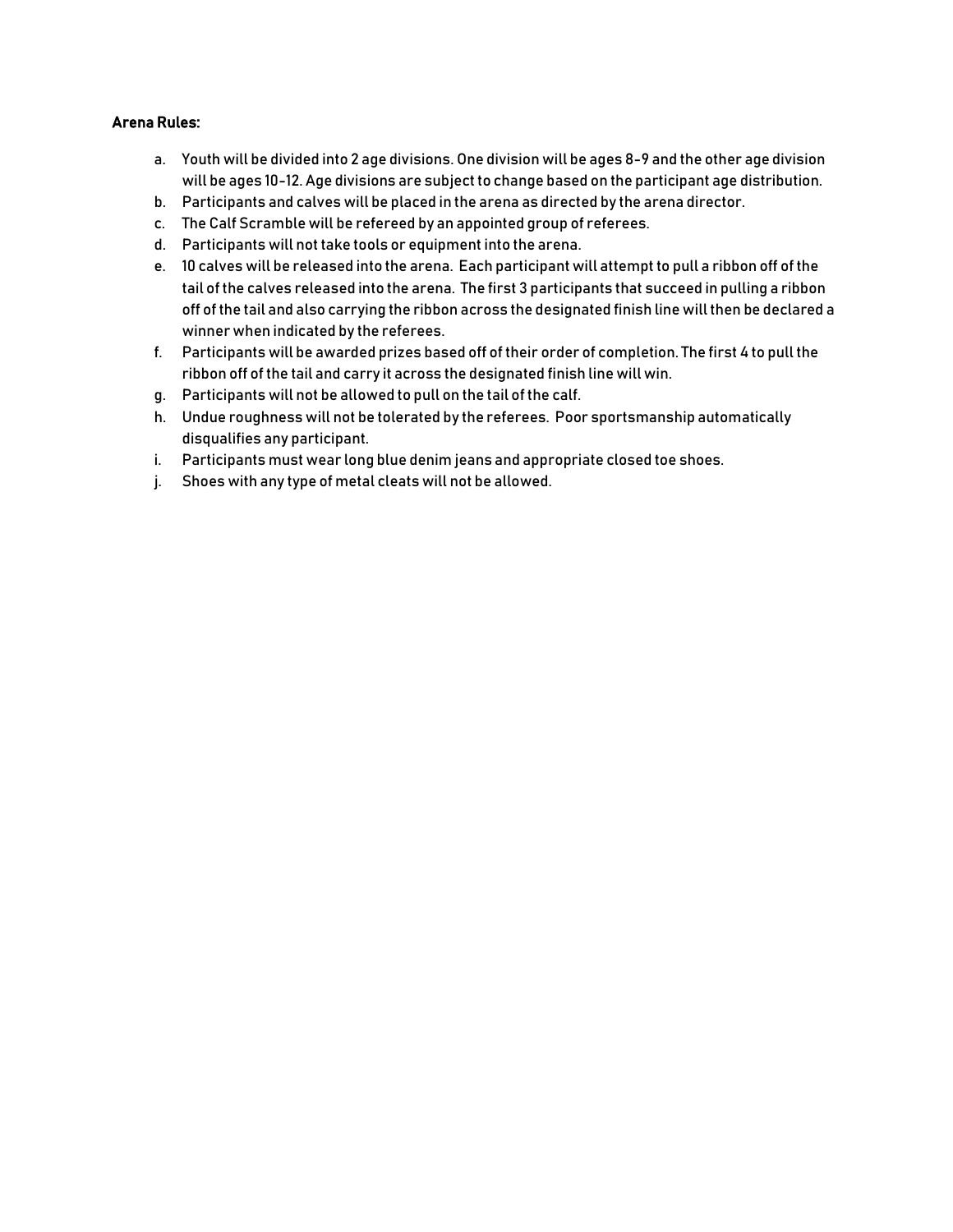# Calf Scramble Application Form

Must be filled out completely or applicant will be disqualified!

|                                                                                                                                                                                                                                                                                                                                                                                                                                                                                                                                                                                                                                              | AGE_______PHONE___________________________EMAIL_________________________________                            |  |                                                                                                                 |  |
|----------------------------------------------------------------------------------------------------------------------------------------------------------------------------------------------------------------------------------------------------------------------------------------------------------------------------------------------------------------------------------------------------------------------------------------------------------------------------------------------------------------------------------------------------------------------------------------------------------------------------------------------|-------------------------------------------------------------------------------------------------------------|--|-----------------------------------------------------------------------------------------------------------------|--|
|                                                                                                                                                                                                                                                                                                                                                                                                                                                                                                                                                                                                                                              |                                                                                                             |  |                                                                                                                 |  |
|                                                                                                                                                                                                                                                                                                                                                                                                                                                                                                                                                                                                                                              |                                                                                                             |  |                                                                                                                 |  |
| and agree that it is permissible for our said minor child to compete in the Northern Hills Ag Fest Calf<br>Scramble held at the Meade County Fair, and I (we), joined by our said minor child, do hereby consent and<br>agree to hold said Northern Hills Ag Fest committee, Sturgis Chamber of Commerce, Meade County Fair<br>and Meade County School District, referees, participants, sponsors, and all personas individually or<br>collectively, harmless from any liability for bodily injury or any other damage or injury sustained or suffered<br>while said minor child is a participant in the Calf Scramble on the scheduled day. |                                                                                                             |  |                                                                                                                 |  |
|                                                                                                                                                                                                                                                                                                                                                                                                                                                                                                                                                                                                                                              | (we) along with our child, agree to abide by all rules until the completion of the calf scramble program in |  | I (we) also agree that we have been given a copy of the official rules and regulations for the calf scramble. I |  |

July 2019.

PARENT/ GUARDIAN SIGNATURE\_\_\_\_\_\_\_\_\_\_\_\_\_\_\_\_\_\_\_\_\_\_\_\_\_\_\_\_\_\_\_\_\_\_\_\_\_\_\_\_\_\_\_\_\_\_\_\_\_\_\_\_\_\_\_\_\_